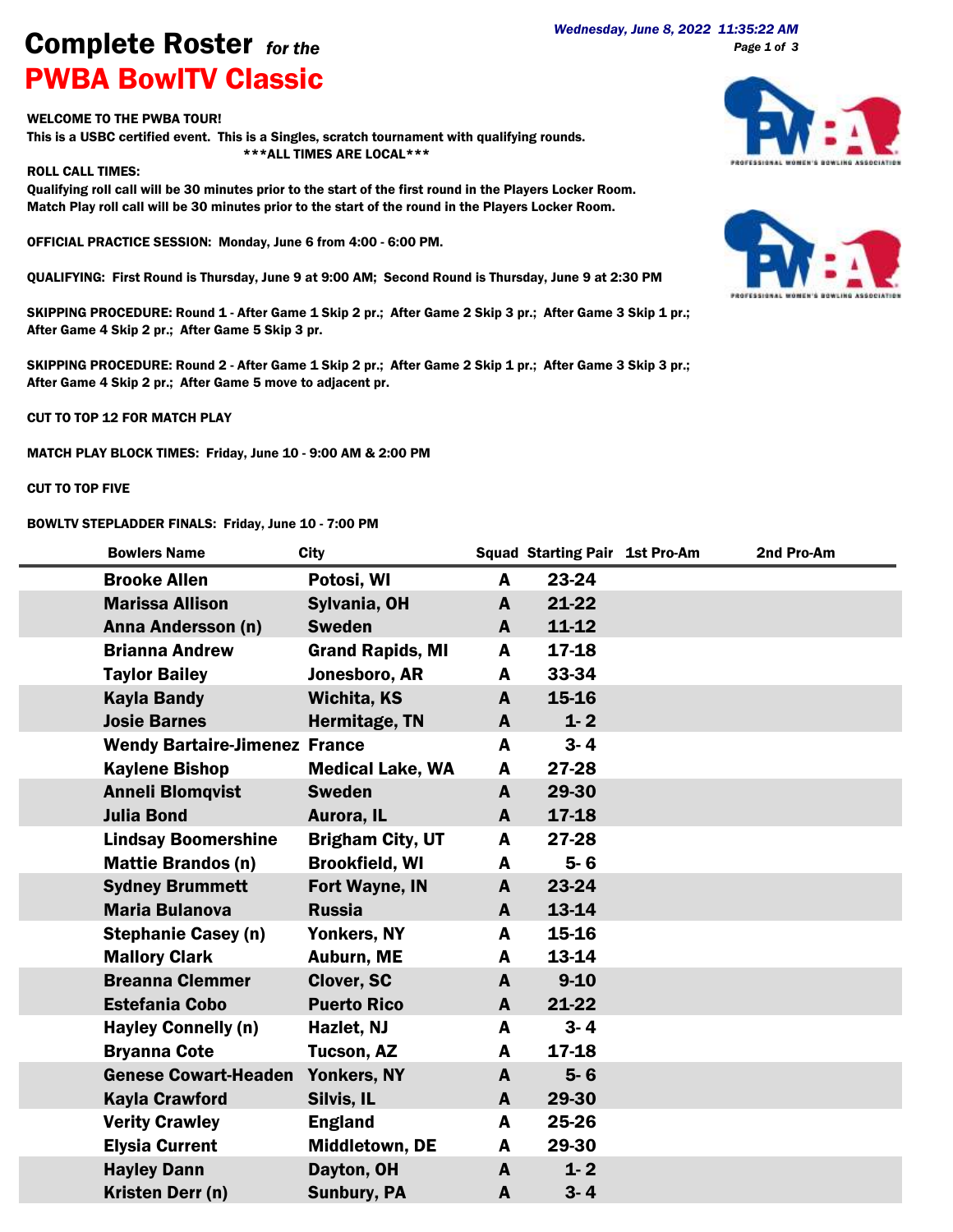| <b>Bowlers Name</b>         | <b>City</b>              |              | <b>Squad Starting Pair 1st Pro-Am</b> | 2nd Pro-Am |
|-----------------------------|--------------------------|--------------|---------------------------------------|------------|
| <b>Heather D'Errico</b>     | <b>Rochester, NY</b>     | A            | 13-14                                 |            |
| Kasey Eaton (n)             | <b>Wyoming, MI</b>       | A            | $11 - 12$                             |            |
| <b>Courtney Ermisch</b>     | <b>Big Bend, WI</b>      | $\mathbf{A}$ | 27-28                                 |            |
| <b>Olivia Farwell</b>       | <b>Elizabethtown, PA</b> | A            | 21-22                                 |            |
| <b>Ashly Galante</b>        | Palm Harbor, FL          | A            | 19-20                                 |            |
| Erica Gershkowitz (n)       | <b>Oceanside, NY</b>     | A            | $9 - 10$                              |            |
| <b>Sandra Gongora</b>       | <b>Mexico</b>            | A            | $5 - 6$                               |            |
| <b>Clara Guerrero</b>       | <b>Colombia</b>          | A            | 15-16                                 |            |
| Josefin Hermansson (n)      | Eskilstuna, XX           | A            | 29-30                                 |            |
| <b>Jen Higgins</b>          | Lewis Center, OH         | A            | $9 - 10$                              |            |
| <b>Jennifer Hocurscak</b>   | Orange, CT               | A            | 33-34                                 |            |
| <b>Summer Jasmin</b>        | <b>Beckley, WV</b>       | A            | 13-14                                 |            |
| <b>Victoria Johansson</b>   | Värnamo, XX              | A            | 19-20                                 |            |
| Elizabeth John (n)          | Astoria, NY              | A            | 31-32                                 |            |
| <b>Stefanie Johnson</b>     | <b>McKinney, TX</b>      | A            | $9 - 10$                              |            |
| <b>Liz Johnson</b>          | <b>Niagara Falls, NY</b> | A            | $7 - 8$                               |            |
| <b>Melissa Kammerer</b>     | <b>Staten Island, NY</b> | A            | 31-32                                 |            |
| <b>Sarah Klassen</b>        | <b>Canada</b>            | A            | 29-30                                 |            |
| <b>Chelsey Klingler</b>     | <b>Grand Rapids, MI</b>  | $\mathbf{A}$ | $1 - 2$                               |            |
| <b>Marcia Kloempken (n)</b> | <b>Pleasant View, UT</b> | A            | 17-18                                 |            |
| Dasha Kovalova              | <b>Ukraine</b>           | A            | $1 - 2$                               |            |
| <b>Liz Kuhlkin</b>          | <b>Schenectady, NY</b>   | A            | 25-26                                 |            |
| Sandra Maresca (n)          | <b>Mamaroneck, NY</b>    | A            | 31-32                                 |            |
| <b>Gazmine Mason</b>        | <b>Cranston, RI</b>      | A            | 33-34                                 |            |
| <b>Melanie McDaniel</b>     | Joliet, IL               | A            | $1 - 2$                               |            |
| <b>Danielle McEwan</b>      | <b>Stony Point, NY</b>   | A            | $5 - 6$                               |            |
| <b>Danielle Merino (n)</b>  | <b>College Point, NY</b> | A            | $7 - 8$                               |            |
| <b>Samantha Morlack (n)</b> | <b>Amityville, NY</b>    | $\mathbf{A}$ | $3 - 4$                               |            |
| <b>Alexis Neuer</b>         | <b>Milton, PA</b>        | A            | 11-12                                 |            |
| <b>Hui Fen New</b>          | <b>Singapore</b>         | A            | 21-22                                 |            |
| <b>Shayna Ng</b>            | <b>Singapore</b>         | A            | $5 - 6$                               |            |
| <b>Birgit Noreiks</b>       | Germany                  | A            | 27-28                                 |            |
| <b>Shannon O'Keefe</b>      | Shiloh, IL               | A            | 33-34                                 |            |
| Daria Pajak                 | <b>Poland</b>            | A            | 23-24                                 |            |
| <b>Missy Parkin</b>         | <b>San Clemente, CA</b>  | A            | $3 - 4$                               |            |
| <b>Lauren Pate</b>          | <b>Ballwin, MO</b>       | A            | 25-26                                 |            |
| <b>Shannon Pluhowsky</b>    | Dayton, OH               | A            | 19-20                                 |            |
| Jenna Rapach (n)            | <b>Hazleton, PA</b>      | A            | 13-14                                 |            |
| <b>Rocio Restrepo</b>       | Uniontown, OH            | A            | 23-24                                 |            |
| <b>Jordan Richard</b>       | <b>Maumee, OH</b>        | A            | $7 - 8$                               |            |
| <b>Maria Jose Rodriguez</b> | Colombia                 | A            | 31-32                                 |            |
| <b>Jennifer Russo</b>       | <b>Monmouth Jc</b>       | A            | $7 - 8$                               |            |
| <b>Stephanie Schwartz</b>   | Racine, WI               | A            | $9 - 10$                              |            |
| <b>Kerry Smith</b>          | Lititz, PA               | A            | 25-26                                 |            |
| <b>Cherie Tan</b>           | <b>Singapore</b>         | A            | 25-26                                 |            |
| <b>Daphne Tan</b>           | <b>Singapore</b>         | A            | 17-18                                 |            |
| <b>Lisa Timm</b>            | Auburn, IL               | A            | 11-12                                 |            |
| <b>Justyne Vukovich</b>     | <b>New Stanton, PA</b>   | A            | 19-20                                 |            |
| <b>Jenny Wegner</b>         | <b>Sweden</b>            | A            | 31-32                                 |            |